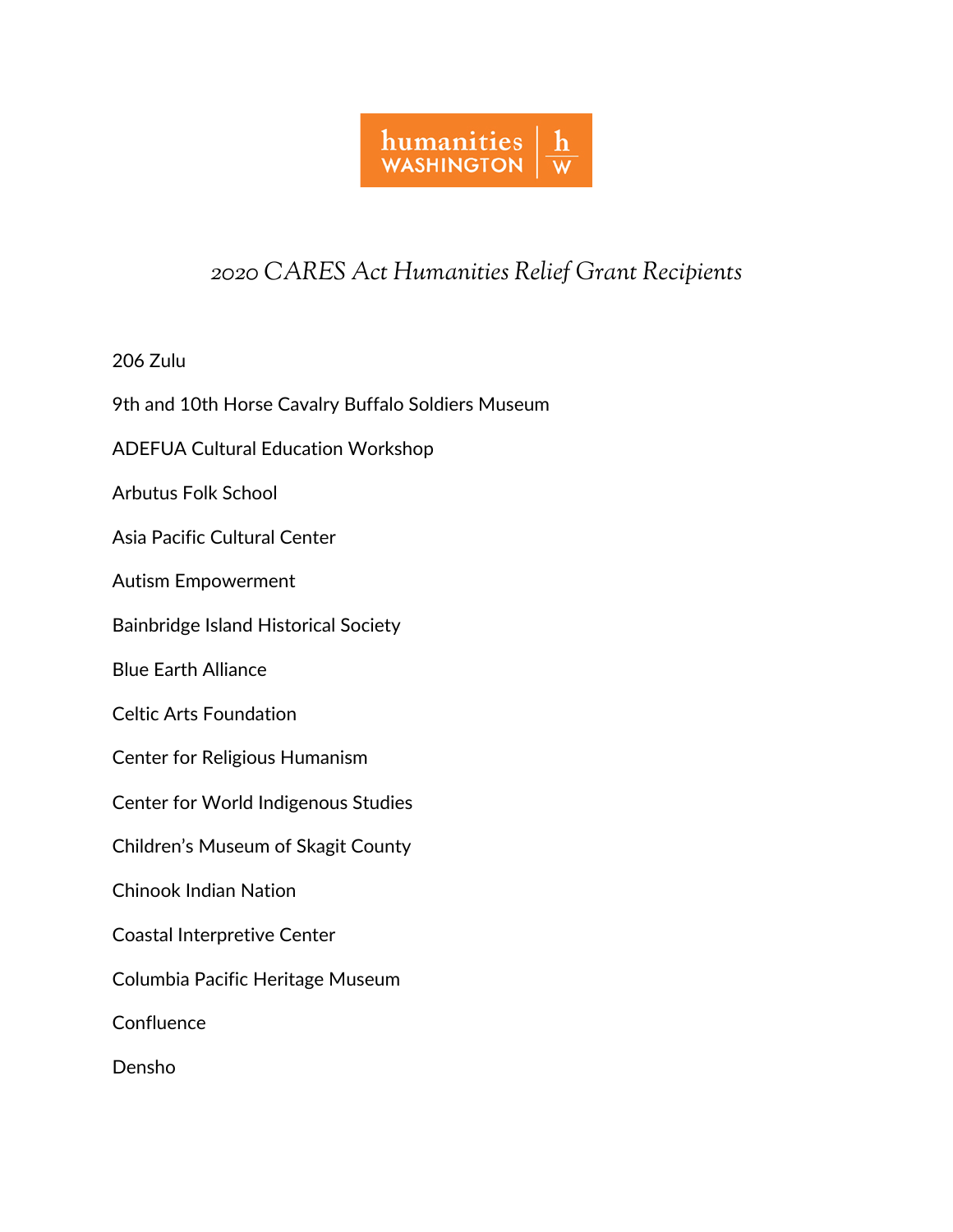Duwamish Tribal Services East Benton County Historical Society & Museum El Centro de la Raza Filipino American National Historical Society Yakima Chapter Fort Nisqually Foundation Fort Walla Walla Museum Friends of Mukai Friends of Skamokawa Gay City: Seattle's LGBTQ Center George Weyerhaeuser Pacific Rim Bonsai Collection dba Pacific Bonsai Museum Gig Harbor Peninsula Historical Society dba Harbor History Museum Greentrike (Children's Museum of Tacoma) Hedgebrook Highline Heritage Museum Holocaust Center for Humanity Huong Viet Performing Arts Group Island County Historical Society Museum Jack Straw Cultural Center Jefferson County Historical Society Key City Players, Inc Kitsap County Historical Society KYRS Thin Air Community Radio Lewis County Historical Museum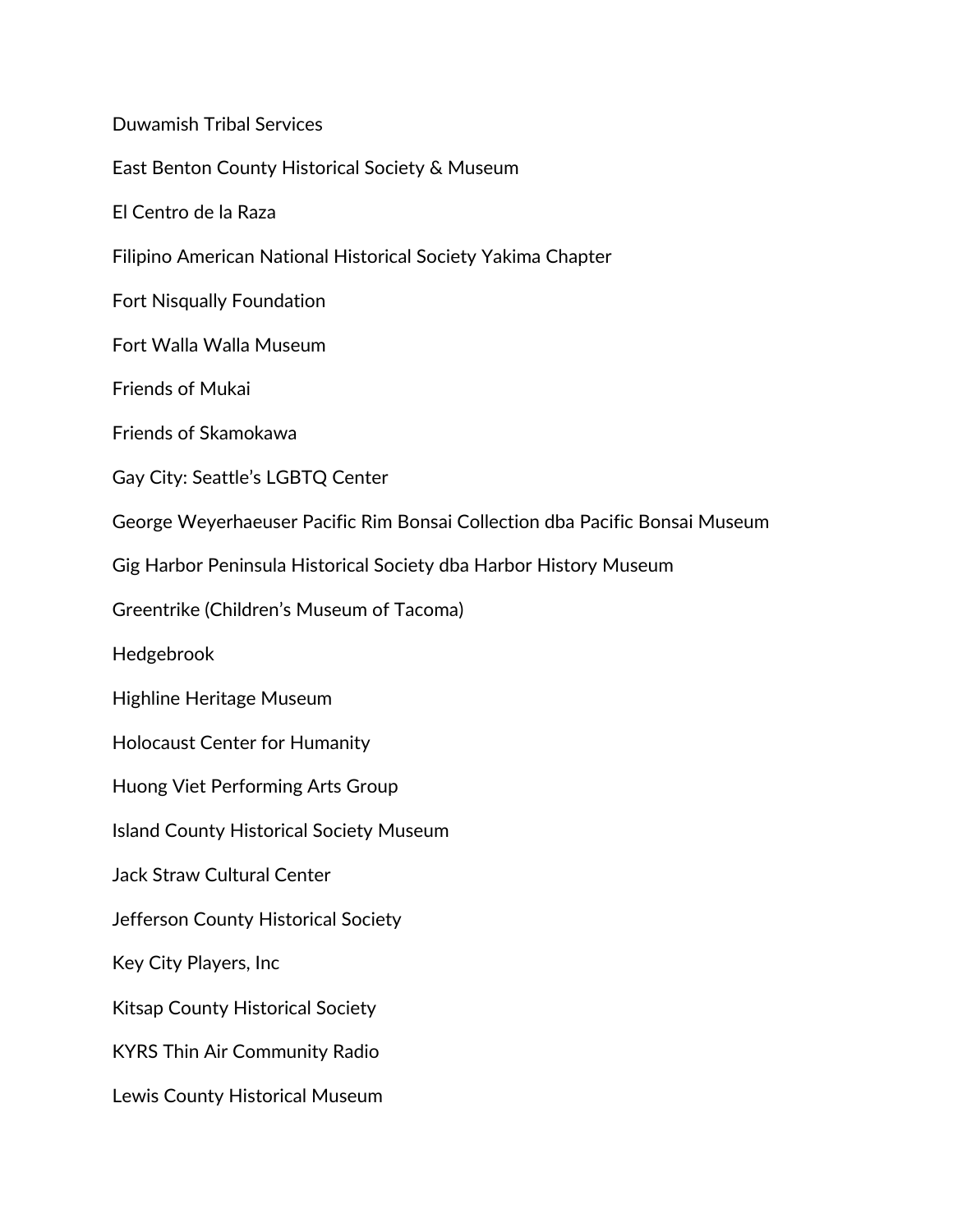Living Voices

Look, Listen and Learn

Lopez Island Historical Society

Lynden Heritage Foundation

Makah Cultural and Research Center

Maple Valley Creative Arts Council

Maryhill Museum of Art

Mason County Historical Society

Meaningful Movies Project

Methow Arts Alliance

Methow Field Institute d/b/a Methow Valley Interpretive Center

Native Arts & Cultures Foundation

New Dungeness Light Station Association

Nikkei Heritage Association of Washington

Northern Kittitas County Historical Society

Northwest African American Museum

Northwest Museum of Arts & Culture

Northwest Railway Museum

Olympia Film Society

Orquesta Northwest

Pickford Film Center

Pioneer Farm Museum

Poetry Northwest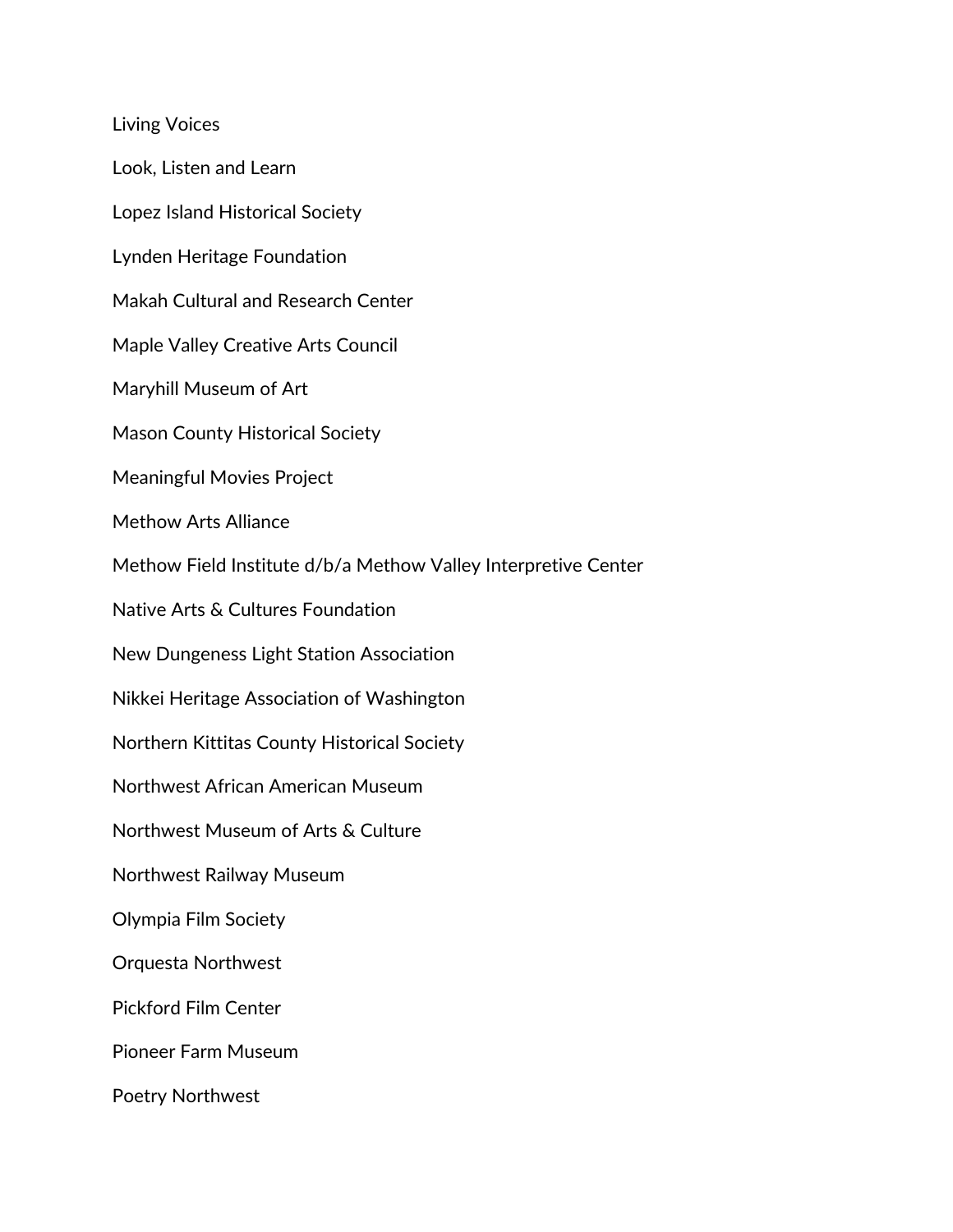Polson Museum Port Gamble S'Klallam Foundation Poulsbo Historical Society Rainier Avenue Radio Redmond Historical Society Regional Theatre of the Palouse Salish School of Spokane San Juan Historical Society and Museum Scarecrow Video Seattle Latino Film Festival Shakespeare Uncork'd Walla Walla, dba Shakespeare Walla Walla SIFF Skagit County Historical Musuem South Sound Reading Foundation Spokane Valley Heritage Museum SpokaneFāVS Squaxin Island Museum Library and Research Center Steilacoom Historical Museum Steilacoom Tribal Cultural Center and Museum Stonerose Interpretive Center and Fossil Site Tacoma Historical Society The Central District Forum for Arts & Ideas The Historic Trust